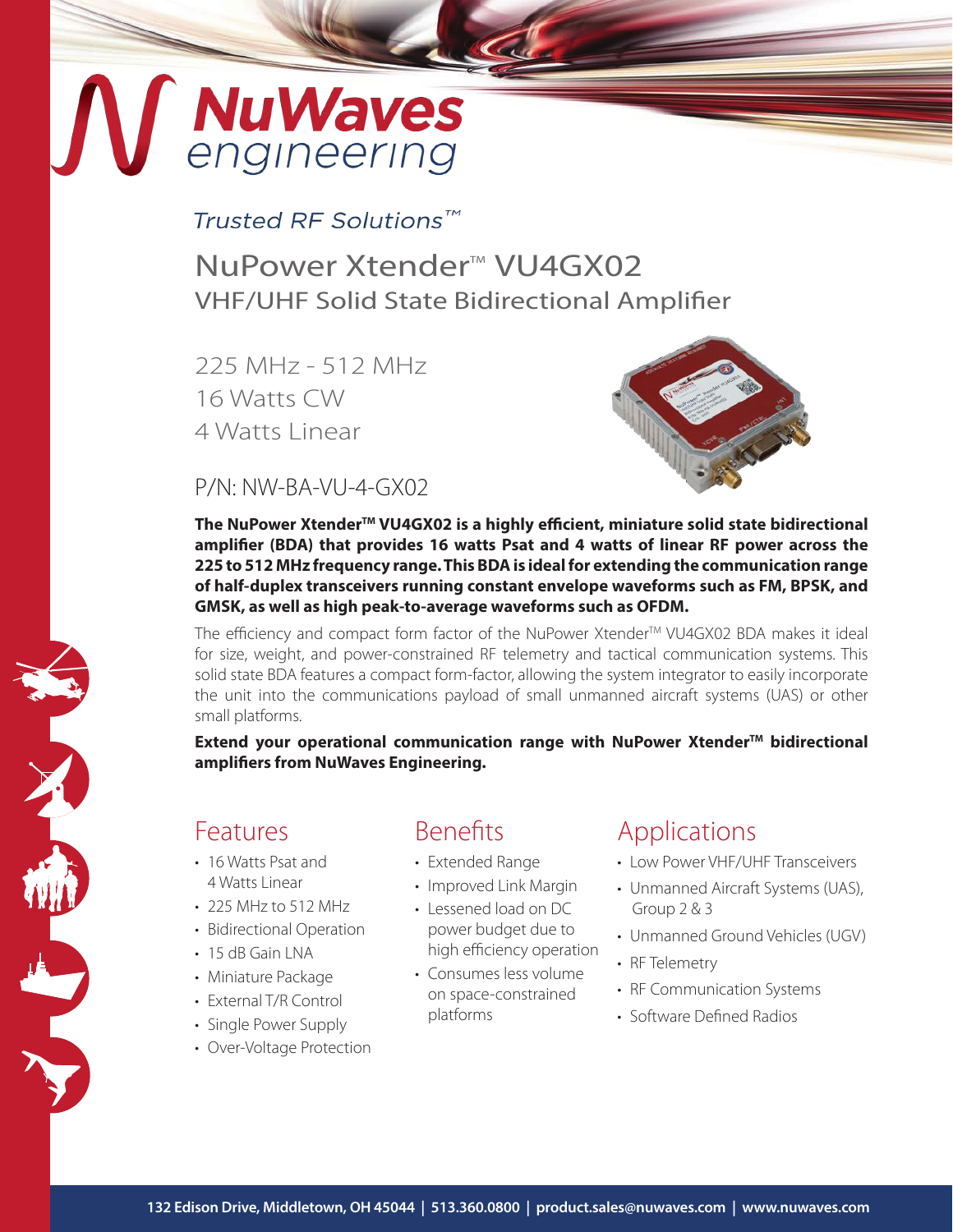# NuPower Xtender<sup>™</sup> VU4GX02 BDA

# Specifications

#### Absolute Maximums

| <b>Parameter</b>                                  | <b>Rating</b> | <b>Unit</b> |     |
|---------------------------------------------------|---------------|-------------|-----|
| Max Device Voltage                                |               | 32          |     |
|                                                   | @ 10 VDC      |             |     |
| Max Device Current                                | @ 28 VDC      | 2.75        | A   |
|                                                   | @ 32 VDC      | 25          | A   |
| Max RF Input Power @ ANT Port, $Z_1 = 50 \Omega$  |               | $+30$       | dBm |
| Max RF Input Power @ XCVR Port, $Z_L = 50 \Omega$ |               | $+20$       | dBm |
| Max Operating Temperature (baseplate)             | 85            | °C          |     |
| Max Storage Temperature                           |               | 85          | °∩  |



#### Electrical Specifications - Operational @ 28 VDC, 25 °C, Z<sub>S</sub>=Z<sub>L</sub>=50 Ω

| <b>Parameter</b>             | <b>Symbol</b>          | <b>Min</b> | <b>Typ</b> | <b>Max</b> | <b>Unit</b> | <b>Condition</b>                    |
|------------------------------|------------------------|------------|------------|------------|-------------|-------------------------------------|
| Operating Frequency          | BW                     | 225        |            | 512        | MHz         |                                     |
| Switching Speed              | TX <sub>ON/OFF</sub>   |            | 8          | 10         | uS          | 10% to 90%                          |
| Operating Voltage            | VDC.                   | 10         | 28         | 32         |             |                                     |
|                              |                        |            | 1.1        | 1.4        | A           | $CW, +28$ Vin, Pout = $4W$          |
| Operating Current - Transmit | I <sub>DD</sub>        |            | 1.6        | 2.5        | A           | CW, $+28$ Vin, Pout = $10$ W        |
| Operating Current - Receive  | <b>I</b> <sub>DD</sub> |            | 175        | 200        | mA          | Receive Mode                        |
| Quiescent Current            | $I_{D0}$               |            | 340        |            | mA          | No RF Signal Applied, Transmit Mode |
| Module Efficiency            |                        |            | 35         |            | $\%$        | $CW$ , Pin $=$ 5 dBm, Transmit mode |

#### Electrical Specifications - Transmit @ 28 VDC, 25 °C, Z<sub>S</sub>=Z<sub>L</sub>=50 Ω

| <b>Parameter</b>               | <b>Symbol</b>   | <b>Min</b> | <b>Typ</b> | <b>Max</b> | <b>Unit</b> | <b>Condition</b>                     |
|--------------------------------|-----------------|------------|------------|------------|-------------|--------------------------------------|
| RF Output Power, Linear        | $P_{\perp}$     |            | 4          |            | W           | $-33$ dBc ACLR (TBR), PIN $=$ 5 dBm  |
| RF Output Power, Psat          | Psat            |            | 16         |            | W           |                                      |
| Small Signal Gain              | G               |            | 36         |            | dB          | $Pin = 5$ dBm                        |
| Small Signal Gain Flatness     | ΔG              |            |            | $\pm 0.75$ | dB          | Pin = 5 dBm; Over any 25 MHz segment |
| Input VSWR                     | <b>VSWR</b>     |            |            | 2.0:1      |             |                                      |
| Output Mismatch VSWR           | <b>VSWR</b>     |            |            | 10:1       |             |                                      |
| Nominal Input Drive Level      | $P_{IN}$        |            |            | 10         | dBm         |                                      |
| Spurious Emissions             |                 |            |            | $-50$      | dBc         |                                      |
| 2nd Harmonic                   |                 |            |            | $-13$      | dBc         |                                      |
| Gain Flatness over Temperature | $\Delta G$ Temp |            | l dB       |            |             | Temp. Range -40 C to +85 C Baseplate |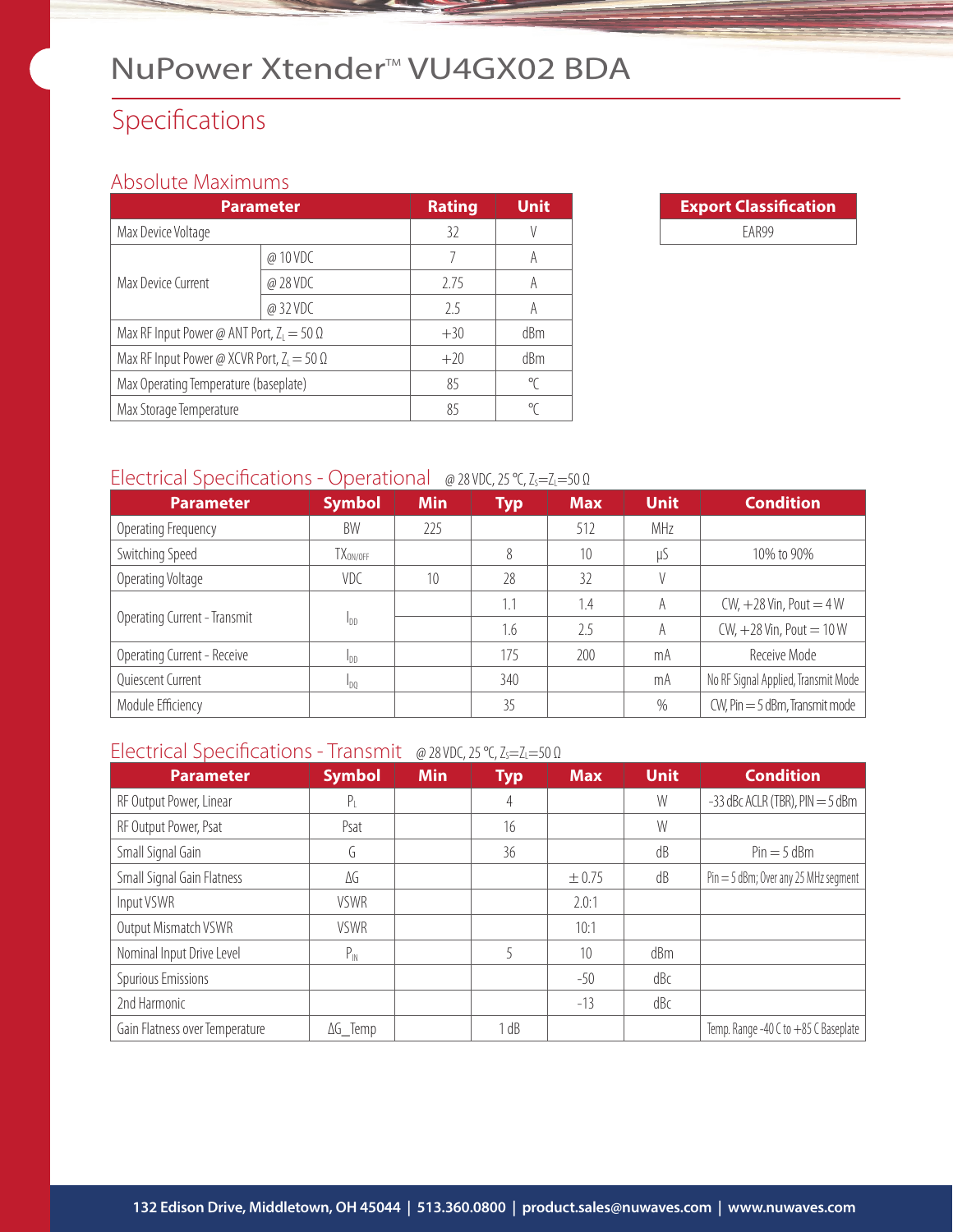# NuPower Xtender<sup>™</sup> VU4GX02 BDA

# Specifications (cont.)

#### Electrical Specifications - Receive @ 28 VDC, 25 °C, Z<sub>S</sub>=Z<sub>L</sub>=50 Ω

| <b>Parameter</b>      | <b>Symbol</b>                 | <b>Min</b> | <b>Typ</b> | <b>Max</b> | <b>Unit</b> | <b>Condition</b>        |
|-----------------------|-------------------------------|------------|------------|------------|-------------|-------------------------|
| Receive P1dB          | P <sub>1</sub> d <sub>B</sub> |            |            |            | dBm         |                         |
| Receive Gain          |                               |            | 15         |            | dB          |                         |
| Receive Gain Flatness | ΛG                            |            |            | $\pm 0.5$  | dB          | Over any 20 MHz segment |
| Receive Noise Figure  | NF                            |            | 2.5        |            |             |                         |

#### Mechanical Specifications

| <b>Parameter</b>            | <b>Value</b>                  | <b>Unit</b> | <b>Limits</b> |
|-----------------------------|-------------------------------|-------------|---------------|
| <b>Dimensions</b>           | $2.34 \times 2.34 \times 0.7$ | in          | Max           |
| Weight                      | 2.4                           | 0Z          |               |
| RF Connectors, Input/Output | SMA Female                    |             |               |
| Interface Connector         | Micro-D, 15-pin Socket        |             |               |
| Cooling                     | Adequate Heatsink Required    |             |               |

#### Environmental Specifications



# Performance Plots

Test Conditions:  $+28$  VDC,  $+25$  °C,  $Z_s = Z_l = 50 \Omega$ 





Gain vs. Frequency

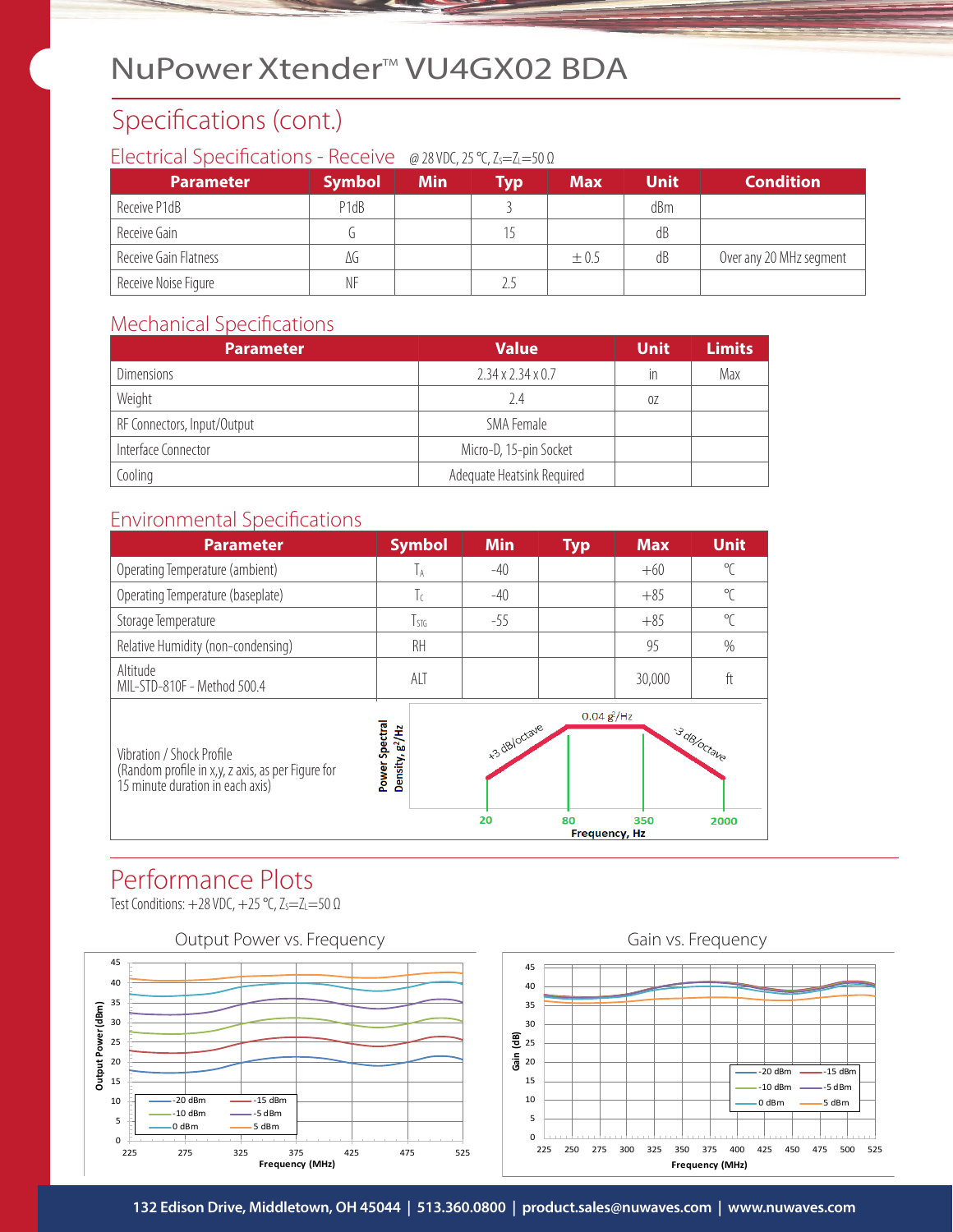# NuPower Xtender<sup>™</sup> VU4GX02 BDA

# Performance Plots





Current vs. Frequency **P1dB**